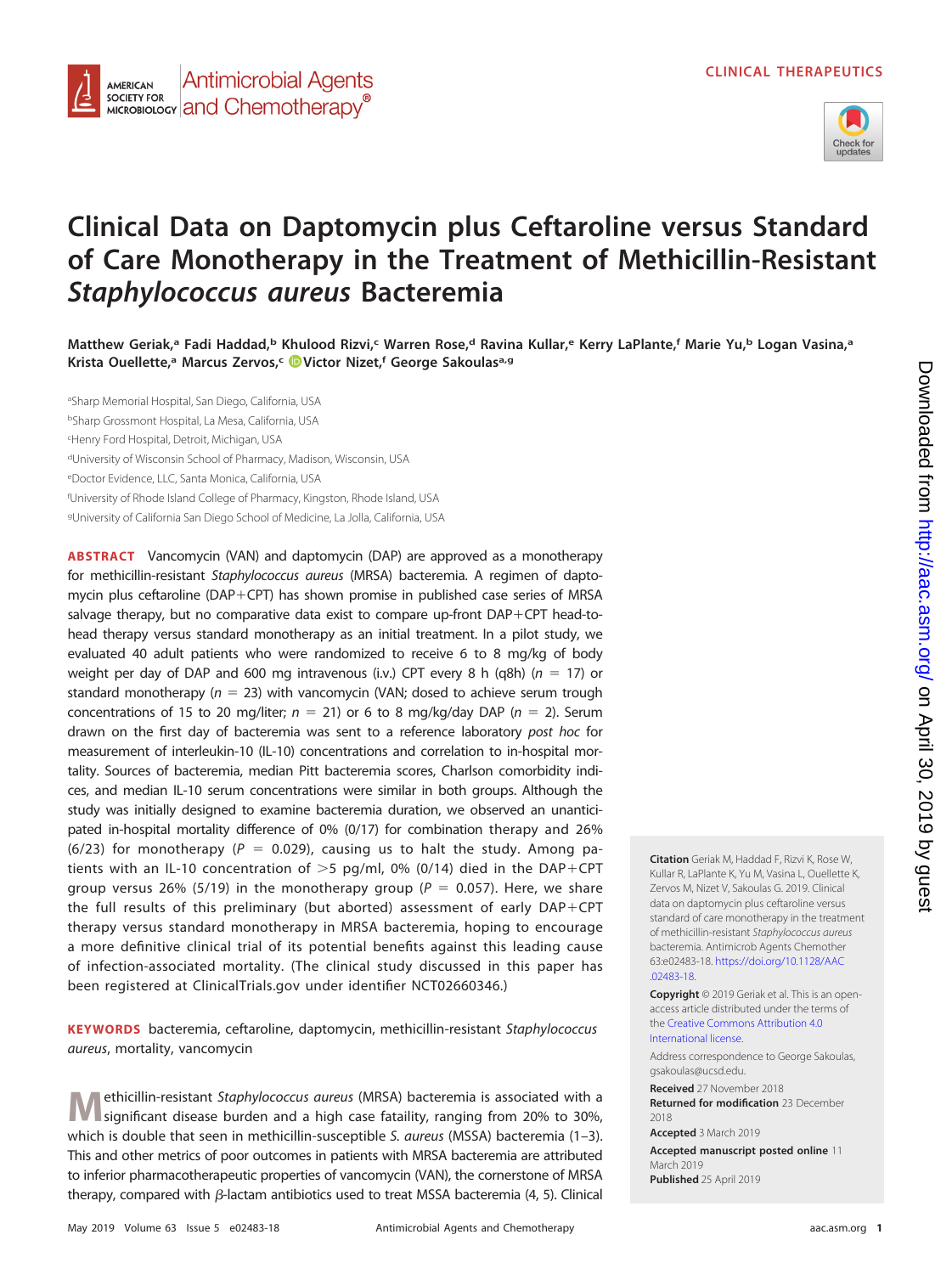studies demonstrating such differences have been bolstered by experimental data showing that  $\beta$ -lactams not only exert direct antibacterial effects on S. aureus but also synergize with cationic antimicrobial peptides and other arms of the innate immune system to promote pathogen clearance [\(6\)](#page-8-5). These secondary effects may be noteworthy enough that the addition of antistaphylococcal  $\beta$ -lactams (oxacillin, nafcillin, and flucloxacillin) to cornerstone daptomycin (DAP) and VAN can aid in the clearance of refractory MRSA bacteremia, despite the  $\beta$ -lactam agents having no direct anti-MRSA activity, as measured by standard susceptibility testing methods [\(7,](#page-8-6) [8\)](#page-8-7).

Based on a study showing noninferiority of DAP to VAN in treating MRSA bacteremia [\(9\)](#page-8-8), the Infectious Diseases Society of America (IDSA) 2011 MRSA treatment guidelines recommend initiating one of these two agents as first-line MRSA bacteremia therapy [\(10\)](#page-8-9). Although definitions vary, initial treatment failure is encountered in up to 50% of cases and is linked to poor outcomes, including a greater likelihood of metastatic infections and increased mortality [\(11](#page-8-10)[–](#page-8-11)[13\)](#page-8-12). The IDSA guidelines recommend switching to an alternative regimen for persistent MRSA bacteremia of  $\geq$ 7 days or earlier if clinical deterioration is evident [\(10\)](#page-8-9). Case reports and series have documented high success in the treatment of persistent MRSA bacteremia by combining DAP with antistaphylococcal  $\beta$ -lactams or ceftaroline (CPT) [\(14\)](#page-8-13). Potential mechanisms underlying this advantageous dual therapy are (i)  $\beta$ -lactam reduction of cell wall cross-linking, enhancing DAP access to the cell membrane [\(14\)](#page-8-13); (ii) synergy of  $\beta$ -lactams with endogenous cationic host defense peptides against MRSA [\(6\)](#page-8-5); and (iii) increased NLRP3 inflammasome activation and interleukin-1 $\beta$  (IL-1 $\beta$ )-mediated bacterial clearance induced by altered peptidoglycan synthesized by MRSA under  $\beta$ -lactam challenge [\(15,](#page-8-14) [16\)](#page-8-15). Despite excellent clinical responses to DAP-CPT as salvage therapy in difficult MRSA bacteremia cases, immediate initiation of DAP-CPT has not been compared with the current standard of care monotherapy. Furthermore, data are emerging that suggest that VAN monotherapy may be insufficient to treat severe MRSA respiratory infections, whereby a second agent may be needed to the improve outcome [\(17\)](#page-8-16).

We prospectively examined DAP+CPT within 72 h of bacteremia onset to standard of care VAN or DAP monotherapy in the treatment of MRSA bacteremia in 3 hospital centers. Due to the fact that the study was not carried out in a blind manner and because an unexpected mortality difference was identified before completion, the study was halted early and the cohort of patients remained small. Serum concentrations of interleukin-10, a strong predictor of mortality in S. aureus bacteremia [\(15,](#page-8-14) [18,](#page-8-17) [19\)](#page-8-18), were evaluated in a blind manner by a reference laboratory post hoc to identify a high-risk patient subset for whom the clinical benefit of early DAP-CPT therapy may be most pronounced. We present these potentially "hypothesis generating" data to encourage a larger prospective, randomized, blind clinical trial of combination antimicrobial therapy in the treatment of MRSA bacteremia.

# **RESULTS**

**Baseline characteristics.** Forty patients over 18 months at 3 hospitals (see Fig. S1 in the supplemental material) were prospectively assigned at random to receive DAP+CPT ( $n = 17$ ) or monotherapy with VAN ( $n = 21$ ) or DAP ( $n = 2$ ). Their baseline clinical characteristics and comorbidities are shown in [Table 1.](#page-2-0) The groups did not differ significantly in terms of distribution of age, sex, comorbidities, overall comorbid status, or severity of illness, although trends for some specific comorbidities were weighted in one group versus the other. For example, 18% of the combination group had a history of stroke versus 0% in the monotherapy group ( $P = 0.07$ ). Liver disease was also more prevalent in the combination group (29% versus 9%,  $P = 0.11$ ). Chronic lung disease trended more in the monotherapy group over the combination group (52% versus 24%,  $P = 0.10$ ). Cancer was also weighted more in the monotherapy group (22% versus 0%,  $P = 0.06$ ). The median Pitt bacteremia score was 1 for both groups. The age-adjusted median Charlson comorbidity index was 5.0 in the combination group and 6.0 in the monotherapy group ( $P = 0.52$ ); 12% (2/17) of the combination therapy patients and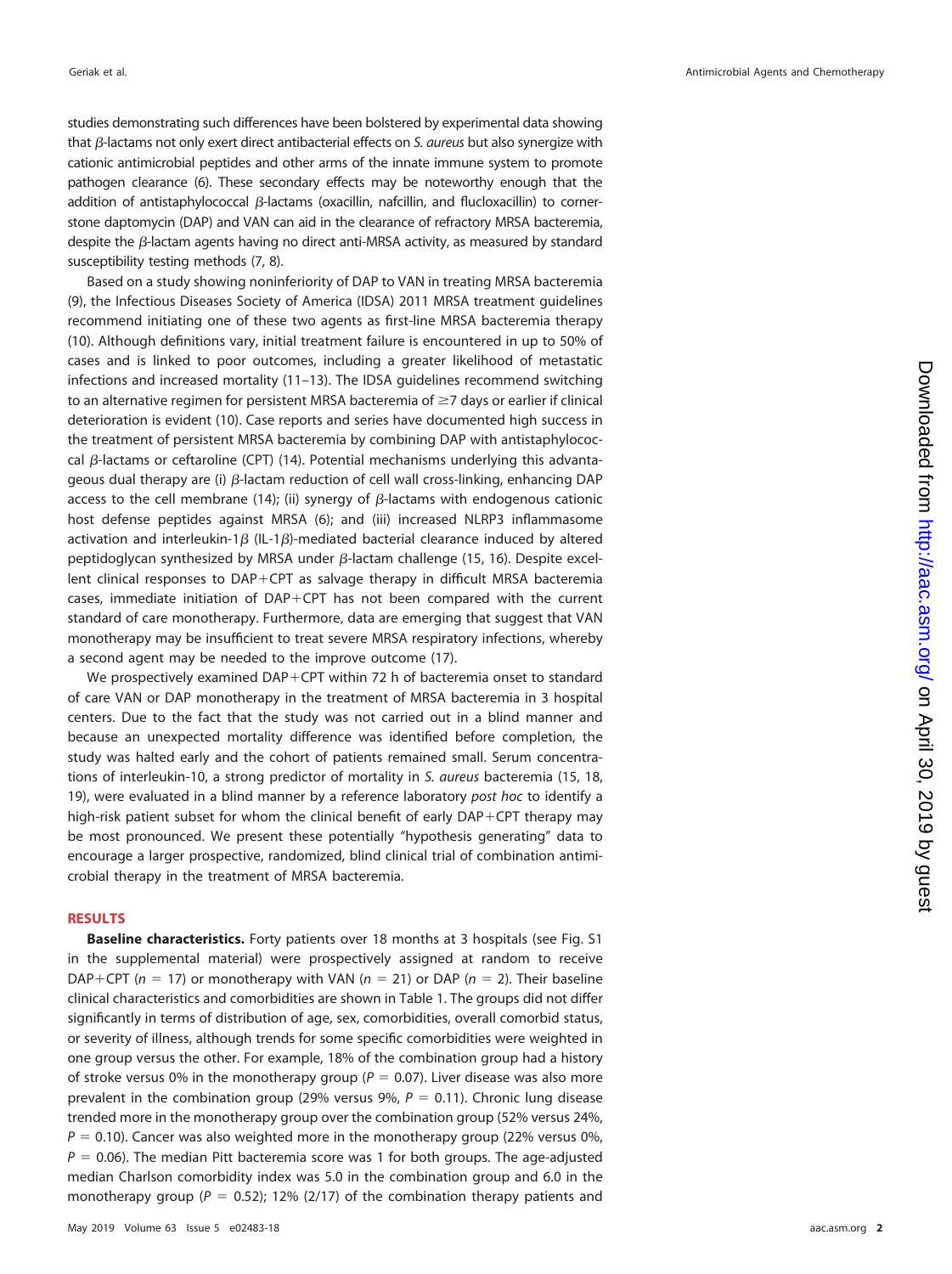## <span id="page-2-0"></span>TABLE 1 Patient demographics and characteristics<sup>a</sup>

|                             | Values by treatment:                        |                                                    |
|-----------------------------|---------------------------------------------|----------------------------------------------------|
| Characteristic <sup>b</sup> | Daptomycin plus<br>ceftaroline ( $n = 17$ ) | Vancomycin ( $n = 21$ ) or<br>daptomycin $(n = 2)$ |
| Male, $n$ $(\%)$            | 9(53)                                       | 16(70)                                             |
| Mean age (yr)               | 62                                          | 62                                                 |
| Mean BMI                    | 30.7                                        | 26.7                                               |
| Comorbidities, n (%)        |                                             |                                                    |
| Cardiovascular Dz           | 9(53)                                       | 10(43)                                             |
| Diabetes mellitus           | 6(35)                                       | 11 (48)                                            |
| Cerebrovascular Dz          | 3(18)                                       | 0(0)                                               |
| End-stage renal Dz          | 3(18)                                       | 6(26)                                              |
| Immunocompromised           | 0(0)                                        | 1(4)                                               |
| Chronic lung Dz             | 4 (24)                                      | 12(52)                                             |
| Severe liver Dz             | 5(29)                                       | 2(9)                                               |
| Malignancy                  | 0(0)                                        | 5(22)                                              |
| Neutropenia                 | 0(0)                                        | 1(4)                                               |
| Charlson index              |                                             |                                                    |
| Mean                        | 4.7                                         | 5.5                                                |
| Median                      | 5                                           | 6                                                  |
| Pitt bacteremia score       |                                             |                                                    |
| Mean                        | 1.47                                        | 1.09                                               |
| Median                      | 1                                           | 1                                                  |
| Acute renal failure, n (%)  | 3(18)                                       | 5(22)                                              |
| Intensive care, n (%)       | 3(18)                                       | 3(13)                                              |

<sup>a</sup>P values are  $>$  0.05 for all comparisons.

bBMI, body mass index; Dz, disease.

13% (3/23) of the monotherapy patients were admitted to the intensive care unit at the time of infection.

**Bacteremia sources.** The primary sources of bacteremia (endovascular noncatheter versus extravascular versus catheter) were evenly distributed among the treatment groups [\(Table 2\)](#page-2-1). Foci of infection (more than one may be present per patient) are also shown in [Table 2.](#page-2-1) Overall, infections were evenly distributed among the groups, except for a trend toward more vascular catheter infections in the monotherapy group compared with the combination therapy group (13% versus 0%,  $P = 0.12$ ). Most infections (37/40) were identified  $\leq$ 72 h within admission.

## <span id="page-2-1"></span>**TABLE 2** Sites of infection<sup>a</sup>

|                           | Values by treatment, $n$ (%):               |                                                    |
|---------------------------|---------------------------------------------|----------------------------------------------------|
| Source <sup>b</sup>       | Daptomycin plus<br>ceftaroline ( $n = 17$ ) | Vancomycin ( $n = 21$ ) or<br>daptomycin $(n = 2)$ |
| 1° Bacteremia source      |                                             |                                                    |
| Endovascular              | 8(47)                                       | 8(35)                                              |
| Secondary tissue          | 9(53)                                       | 12 (52)                                            |
| Catheter                  | 0(0)                                        | 3(13)                                              |
| Foci of infection present |                                             |                                                    |
| Venous catheter           | 1(6)                                        | 3(13)                                              |
| Urinary tract             | 3(18)                                       | 4 (17)                                             |
| Respiratory tract         | 1(6)                                        | 6(26)                                              |
| Surgical wound            | 0(0)                                        | 2(9)                                               |
| Skin/soft tissue          | 9(53)                                       | 8(35)                                              |
| Bone/joint                | 5(29)                                       | 4 (17)                                             |
| LVAD                      | 1(6)                                        | 1(4)                                               |
| Intra-abdominal           | 0(0)                                        | 2(9)                                               |
| Endocarditis plus TEE     | 3(18)                                       | 1 (4)                                              |

<sup>a</sup>All values are  $n$  (%). P values are  $>$ 0.05 for all comparisons.

bLVAD, destination left ventricular assist device; TEE, transesophageal echocardiogram.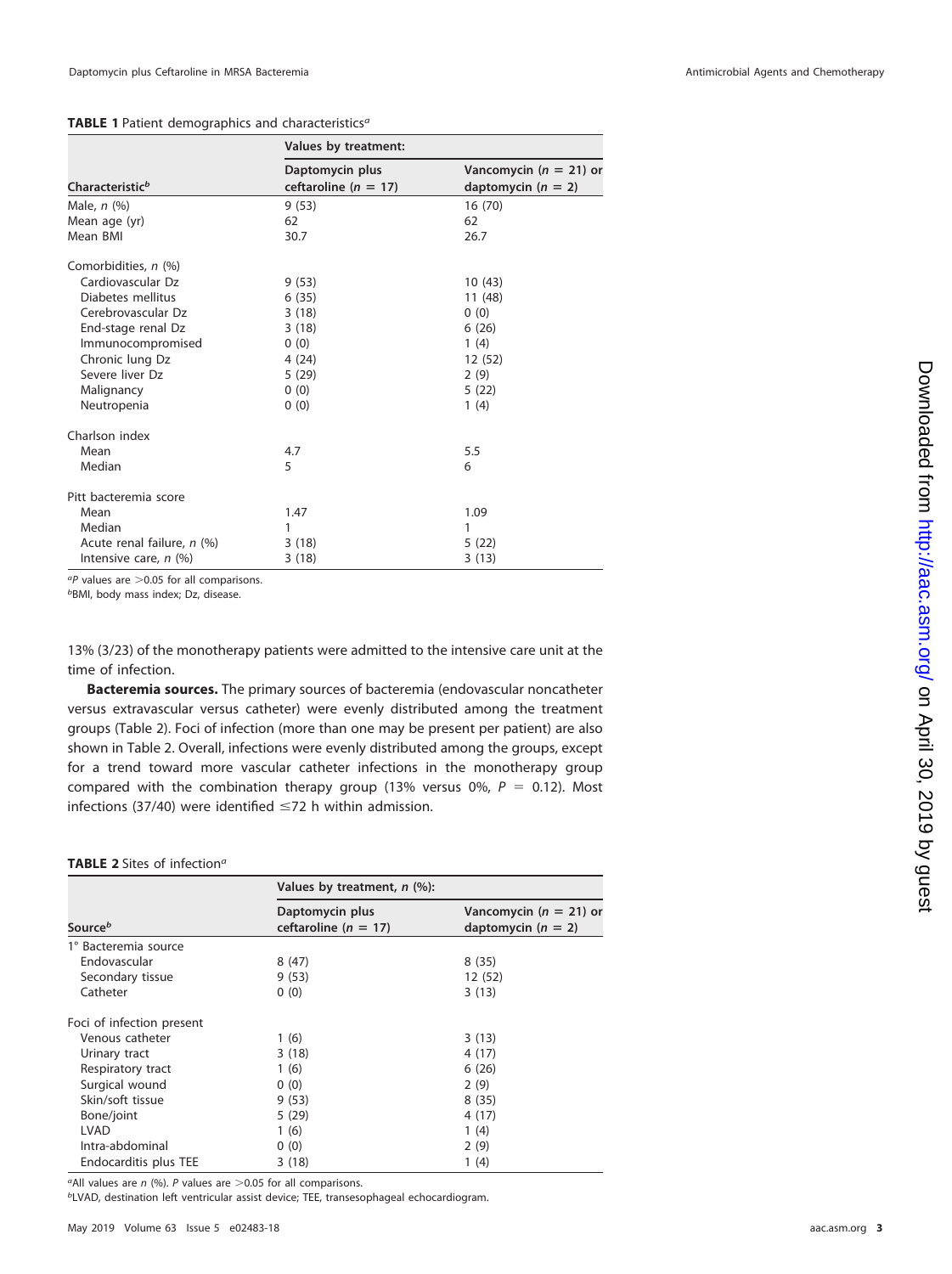### <span id="page-3-0"></span>TABLE 3 Relevant laboratory and treatment data<sup>a</sup>

|                                       | Values by treatment type:  |                      |  |
|---------------------------------------|----------------------------|----------------------|--|
| Metric <sup>b</sup>                   | <b>Combination therapy</b> | Monotherapy          |  |
| Vancomycin MIC (mg/liter), n (%)      |                            |                      |  |
| 0.5                                   | 5 (29)                     | 3(9)                 |  |
| 1                                     | 12(71)                     | 20 (91)              |  |
| $\overline{2}$                        | 0(0)                       | 0(0)                 |  |
| Blood analyses, median (IQR)          |                            |                      |  |
| WBC $(\times1,000/mm^3)$              | 17.3 (13.7, 22.6)          | 14.2 (9.7, 18.5)     |  |
| Platelet $(\times1,000/\text{mm}^3)$  | 246 (144, 384)             | 173 (98, 323)        |  |
| CrCl (ml/min)                         | 74 (24, 119)               | 47 (16, 114)         |  |
| Procalcitonin (ng/ml)                 | $0.22$ (0.07, 0.74)        | $0.72$ $(0.52, 8.8)$ |  |
| CRP (mg/liter)                        | 127 (109, 212)             | 176 (108, 236)       |  |
| $IL-10$ (pg/ml)                       | 9.5(5, 20.5)               | 7(5.5, 20.5)         |  |
| Treatment                             |                            |                      |  |
| Vancomycin trough (initial, mg/liter) | N/A <sup>c</sup>           | 16.2 (10.7, 19.8)    |  |
| Daptomycin dose (median, mg/kg)       | 8.6                        | 8.0                  |  |

 $^{a}P$  values are  $>$  0.05 for all comparisons.

 $b$ IQR, interquartile range; WBC, white blood cell; CRP, C-reactive protein.

c Values were obtained for only 3 patients prior to randomization with initial trough values (mg/liter), namely, 27, 19, and 9. N/A, not available.

**Laboratory data.** Relevant laboratory data in the two patient groups are shown in [Table 3.](#page-3-0) There were no differences in leukocyte count, platelet counts, calculated creatinine clearance, and C-reactive protein between the groups. Median admission interleukin-10 (IL-10) concentrations were 9.5 pg/ml and 7 pg/ml for the combination therapy and monotherapy groups, respectively. All MRSA isolates where combination therapy was used had CPT and DAP MICs of  $\leq$ 0.5 mg/liter and a VAN MIC of  $\leq$ 1 mg/liter according to the clinical microbiology laboratory.

**Treatments.** The 23 standard of care patients received a median duration of randomization therapy of 12 days and a total duration of therapy of 26 days. The combination therapy arm received DAP-CPT for a median of 8 days and a mean of 11 days and a total median treatment duration of 38 days (Fig. S1). The median time to randomization from onset of bacteremia to initiation of study therapy was 2 days.

**Outcomes.** Relevant outcomes are listed in [Table 4.](#page-3-1) The median bacteremia duration was 3 days for each group. In-hospital mortality was 0% (0/17) for combination therapy and 26% (6/23) for monotherapy ( $P = 0.029$ ). Among patients with an admission IL-10 concentration of  $\leq$ 5 pg/ml, in-hospital mortality was 0% (0/3) for the combination group and 25% (1/4) in the monotherapy group ( $P = 1.0$ ). For an IL-10 concentration of  $>5$  pg/ml, in-hospital mortality was 0% (0/14) in the combination therapy group versus 26% (5/19) in the monotherapy group ( $P = 0.057$ ).

Notably, but perhaps not surprisingly, mortality lay entirely within the patient cohort with endovascular sources of primary infection. A subanalysis of this subgroup (called for by expert reviewers) is shown in Table S1 in the supplemental material and detailed clinical descriptions in Table S2 in the supplemental material. Most of these cases were

#### <span id="page-3-1"></span>**TABLE 4** Study outcomes

|                                        | Values by treatment type:  |             |         |
|----------------------------------------|----------------------------|-------------|---------|
| Outcome                                | <b>Combination therapy</b> | Monotherapy | P value |
| Mortality, n (%)                       |                            |             |         |
| In hospital                            | 0(0)                       | 6(26)       | 0.02    |
| 30 day                                 | 0(0)                       | 6(26)       | 0.02    |
| 90 day                                 | 0(0)                       | 7(30)       | 0.03    |
| Bacteremia duration, median (IQR) days | 3(1.5, 5.5)                | 3(1, 5.3)   | 0.56    |
| Length of stay, median (IQR) days      | 11(6, 14)                  | 12(8, 23)   | 0.24    |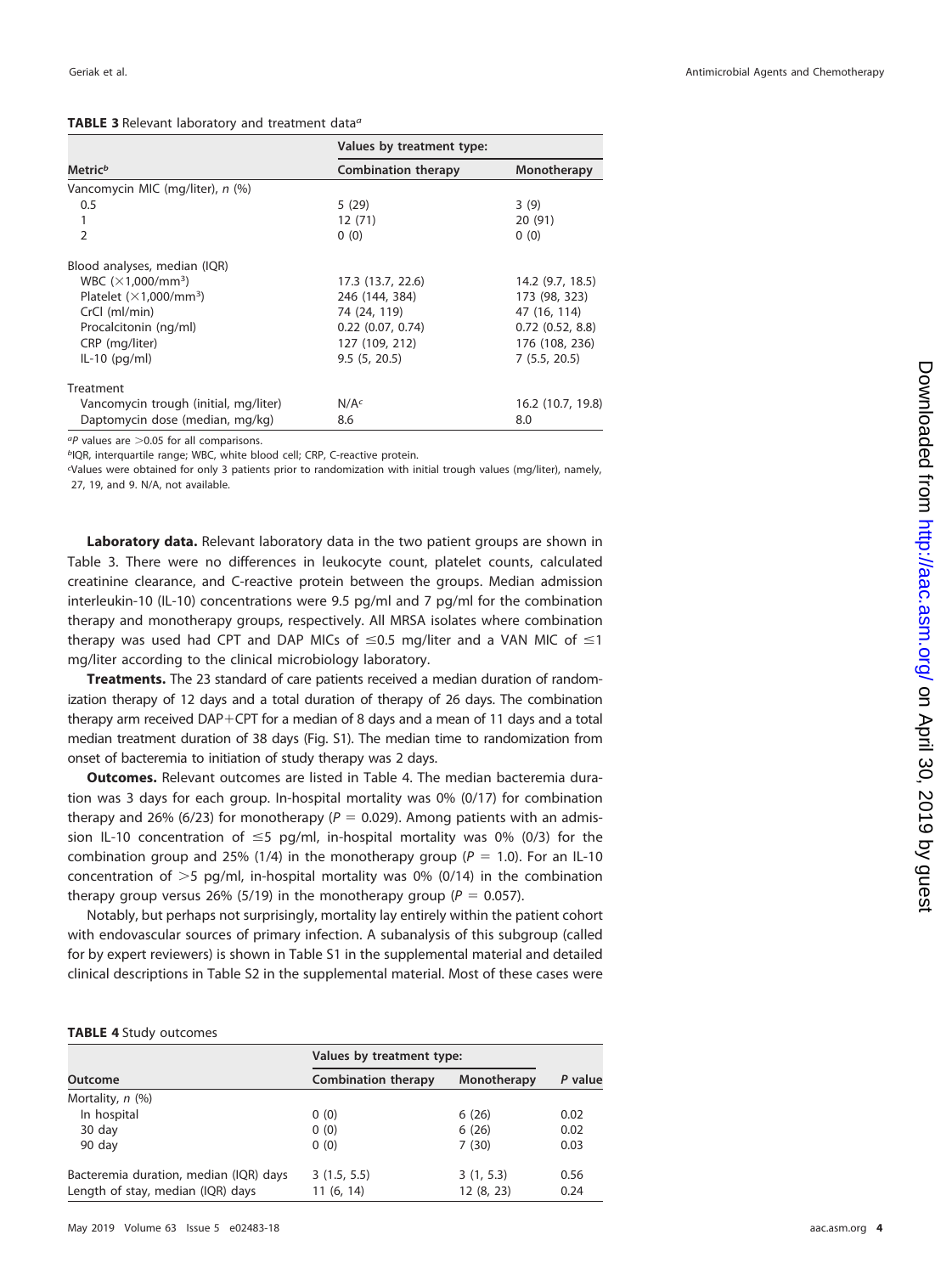

<span id="page-4-0"></span>**FIG 1** Survival analysis of patients receiving daptomycin plus ceftaroline compared with those receiving standard of care in a prospective randomized study. Day 0 represents the day of first positive blood culture. Significance of mortality difference at 30 days ( $P = 0.048$ ) and 60 days ( $P = 0.028$ ).

of left-sided endocarditis cases, including those with prosthetic valves and intracardiac devices, such as left-ventricular assist devices (LVADs) and intracardiac defibrillators (ICDs). A Kaplan-Meir 60-day survival analysis of the two treatment groups overall is shown in [Fig. 1,](#page-4-0) demonstrating a significantly increased risk of mortality in the standard of care group compared with the combination therapy group.

**Treatment-related adverse events.** A summary of adverse events is provided in [Table 5.](#page-4-1) Three patients that received monotherapy treatment were salvaged with combination therapy due to treatment failure after 5 days. Of these three, one patient survived, a second died in the hospital, and the third died from pneumonia due to extended-spectrum  $\beta$ -lactamase (ESBL)-producing Escherichia coli during a follow-up admission occurring 2 months after the initial presentation. One patient with VAN therapy developed acute renal failure attributable to VAN. One DAP monotherapy patient developed asymptomatic elevation in creatinine phosphokinase (CPK) 13 days into therapy, prompting DAP discontinuation and completion of therapy with 2 additional weeks of CPT. One combination patient was de-escalated to DAP monotherapy upon discharge from the hospital but developed eosinophilic pneumonia. Therapy was changed to CPT monotherapy, which was administered for an additional 4 weeks. Another combination therapy patient was de-escalated at 4 weeks to CPT monotherapy, with a plan to complete 2 more weeks. However, the patient developed worsening mitral regurgitation, increasing C-reactive protein (CRP) and concern for pneumonia 5 days after this de-escalation, prompting a switch to telavancin. After a week of telavancin, an increase in creatinine prompted another switch to linezolid, which was administered for 1 more week until CRP normalization.

# **DISCUSSION**

Since its emergence as a common nosocomial pathogen in the 1990s, MRSA mortality and duration of bacteremia were noted to be almost twice that experienced with MSSA

<span id="page-4-1"></span>

| <b>TABLE 5</b> Treatment-related adverse events |  |
|-------------------------------------------------|--|
|-------------------------------------------------|--|

|                                        | No. of patients            |                |
|----------------------------------------|----------------------------|----------------|
| Event                                  | <b>Combination therapy</b> | Monotherapy    |
| Treatment failure                      | 1 a                        | $\mathcal{R}b$ |
| Acute kidney injury                    |                            |                |
| Asymptomatic elevated CPK <sup>c</sup> |                            |                |
| Eosinophilic pneumonia                 | 1 d                        | O              |

<sup>a</sup>Occurred after de-escalation to ceftaroline monotherapy.

bEarly failure prompting switch to combination therapy at day 5 of therapy.

c CPK, creatine phosphokinase.

dOccurred after de-escalation to daptomycin monotherapy.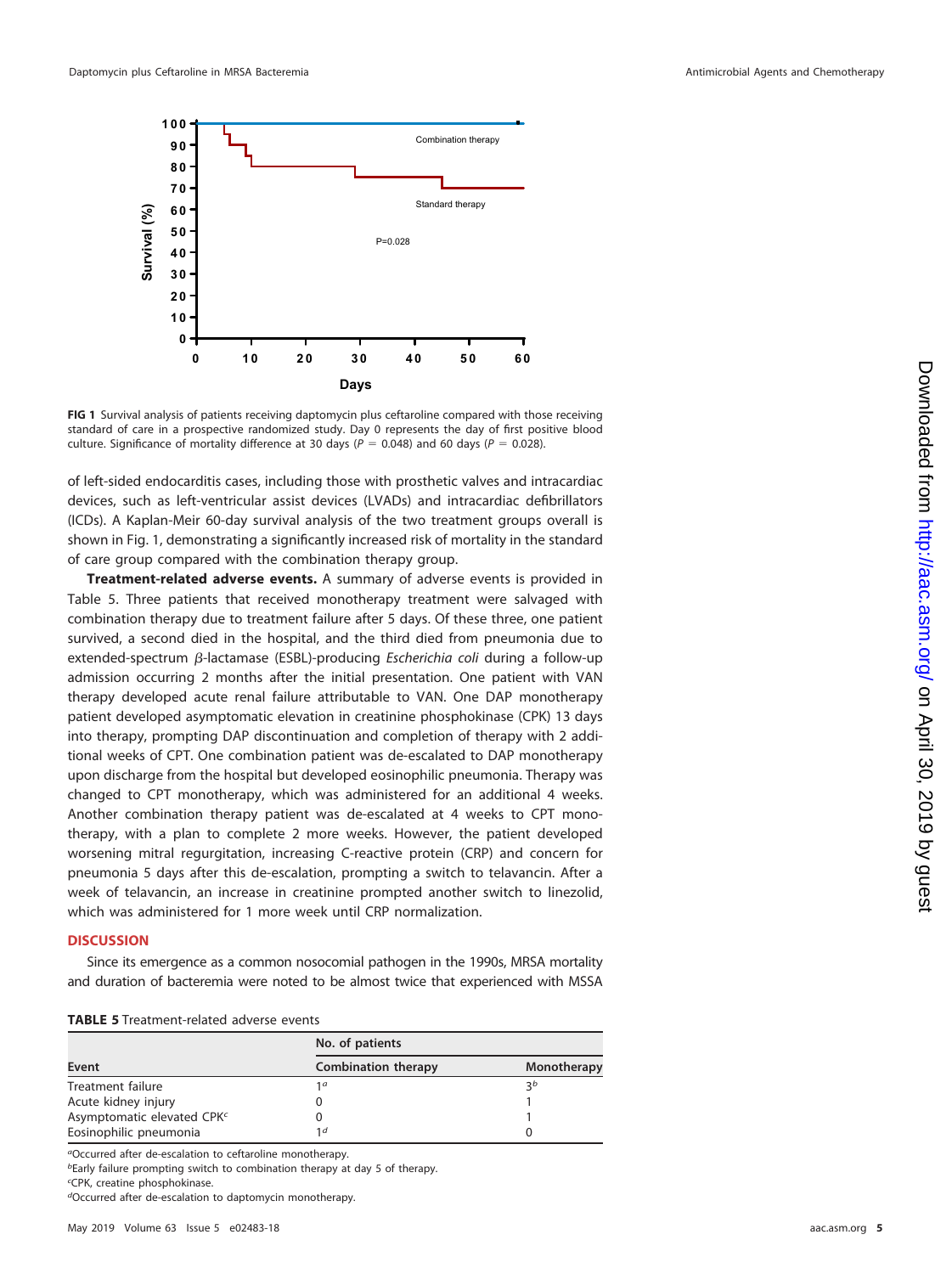infections [\(4\)](#page-8-3). While the reasons for this disparity were not initially clear, recent insights about the pharmacodynamic synergy of  $\beta$ -lactams with the innate immune system suggested that the absence of such effects among non- $\beta$ -lactam drug repertoire available for MRSA treatment may be responsible [\(6\)](#page-8-5). The consistent inferior performance of VAN compared with  $\beta$ -lactams in MSSA bacteremia [\(5,](#page-8-4) [20](#page-8-19)[–](#page-8-20)[23\)](#page-8-21), coupled with the negative clinical prognosis conferred upon patients with  $\beta$ -lactam drug allergies who are denied  $\beta$ -lactam treatment [\(24](#page-8-22)[–](#page-8-23)[27\)](#page-8-24), appeared to reinforce this conclusion.

Clinical success has been reported when using DAP-CPT as a salvage therapy in treating refractory MRSA bacteremia [\(14\)](#page-8-13). This pilot study was performed to compare the current standard of care for MRSA bacteremia (VAN or DAP monotherapy) with DAP-CPT. Higher mortality was seen in patients with endovascular infections and in patients with serum IL-10 concentrations of  $>5$  pg/ml who were treated with monotherapy compared with DAP-CPT.

The median duration of bacteremia was similar in both groups. A review of these cases, as well as the data from the CAMERA-1 study [\(8\)](#page-8-7), demonstrated the presence of outlier cases of increased duration that may not be captured in median calculations. In the CAMERA-1 study, outliers with prolonged bacteremia of  $>4$  days were noted in 13 of 49 (27%) VAN monotherapy patients versus only 3 of 46 (7%) in the VAN plus flucloxacillin group, a difference that is statistically significant ( $P = 0.01$ , Fisher's exact). Therefore, eliminating or reducing the high-risk outlier patients with prolonged MRSA bacteremia represents a great medical need of antimicrobial pharmacotherapy that may be met with the addition of  $\beta$ -lactam combination therapy. In this small study, 3 of 23 patients in the monotherapy arm (13%) were salvaged by combination therapy due to bacteremia duration of  $\geq$  5 days.

While the DAP-CPT combination therapy was very well tolerated overall in this small cohort, one of its most significant limitations is drug cost. The drug acquisition costs of DAP-CPT at the doses employed in this study are about \$760/day, a cost at least 10-times that of VAN [\(28\)](#page-9-0). However, it is important to highlight that only a fraction of the treatment duration in the combination therapy group (median, 8 days; mean, 11 days) was with the combination regimen. De-escalation was almost universally adopted (including 3 patients de-escalated to oral oxazolidinone therapy), in large part because disposition would have been very difficult on this cumbersome and expensive regimen. Therefore, an up-front cost of about 10 days of combination therapy, followed by de-escalation (e.g., VAN) may be more economical than an up-front treatment failure on monotherapy that requires salvage by a more expensive antimicrobial combination regimen. Nevertheless, the most cost-effective antimicrobial regimen may well lie in a more "intermediate" ground, such as VAN plus CPT or DAP plus an antistaphylococcal  $\beta$ -lactam or cefazolin. Note that while DAP has MRSA activity *in vitro,* our findings of the innate immune-boosting effects of nafcillin in vivo [\(6,](#page-8-5) [7\)](#page-8-6) plus the fact that nafcillin can be given up to 12 g/day as opposed to only 1.8 g CPT raises the possibility that potentiation of DAP activity may be achieved in combination with a number of antistaphylococcal  $\beta$ -lactams and not exclusively with CPT. A larger study (CAMERA-2) is currently examining the use of flucloxacillin to VAN or DAP [\(29\)](#page-9-1).

The cost effectiveness of early combination therapy in MRSA bacteremia may be further increased by risk stratification to preferentially allocate more cumbersome and expensive therapy to those in whom benefit would be greatest. This study employed a post hoc assessment of IL-10 serum concentrations from study participants on the day of initial blood culture and frozen upon patient enrollment. The samples were shipped to ARUP laboratories, and analyzed in a blind manner through a low-sensitivity assay that is readily available to all clinicians. This assay quantitates concentrations of IL-10 of  $\geq$  5 pg/ml, which approximates the previously published cutoff of 7.8 pg/ml determined by the ultrasensitive assay. As in previous studies, an elevated IL-10 was predictive of patient mortality in this study. A strong trend toward increased survival was seen in patients with MRSA bacteremia with IL-10 of  $> 5$  pg/ml that received combination therapy compared with those that received monotherapy. There were not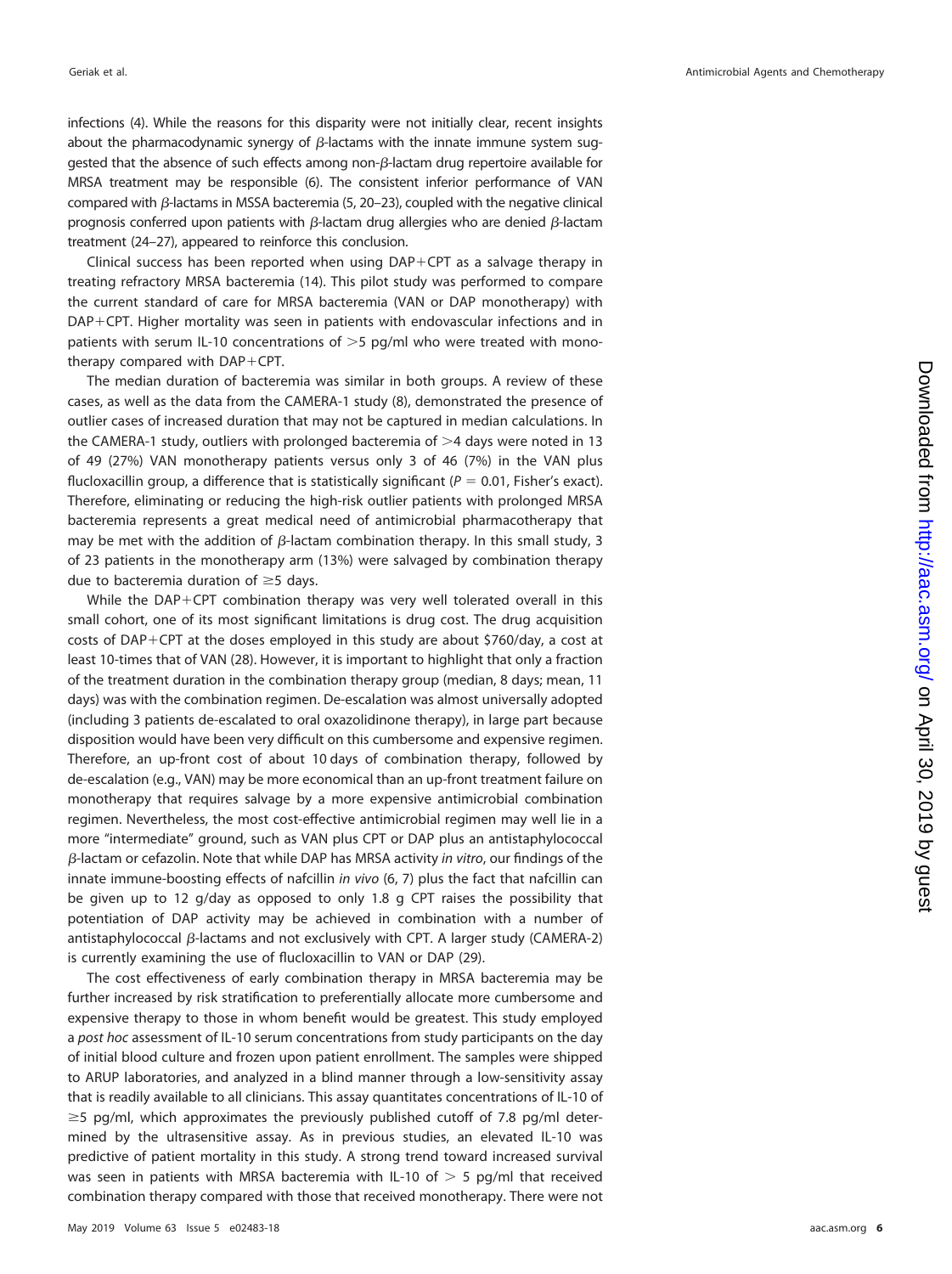sufficient numbers of patients with IL-10 of  $<$ 5 pg/ml in this study to draw meaningful conclusions in this subgroup.

This exploratory study has some very important limitations largely centered around its very small size and resulting random variability between the 2 groups. For example, randomization of 40 patients resulted in a 17 versus 23 in the treatment group sizes. A disproportionate number of cancer patients were randomized to the control monotherapy group, including 2 of them with stage IV lung cancer at the time of MRSA bacteremia onset, which may have adversely affected their outcomes. These patients with terminal cancer presented to the hospital and died with MRSA bacteremia as their main diagnosis, but readers may question whether the short-term in-hospital mortality could have been prevented with more aggressive antimicrobial therapy. These 2 patients had high-risk endovascular infections. Despite the small study size, all evaluated patients were enrolled, reflecting a "real-world" intent to treat a patient population, rather than a "cherry-picked" population wrought with exclusionary criteria. Lastly, we acknowledge that evaluating CPT monotherapy versus vancomycin in a similar prospective nature would be valuable to compare against our findings.

With the minimization of patient harm in mind, the moral dilemma posed by the disproportionate number of deaths in the standard group resulted in the early termination of this study, diminishing its statistical power and its scientific rigor, rendering it a pilot hypothesis generating study. Although this study was prospective and randomized, the open-label nature allowed the investigators full knowledge of the treatments administered and patient outcomes. This openly available information led to an early loss of equipoise due to serious concern for patient safety when a disproportionate number of deaths were occurring in the monotherapy arm.

In summary, this exploratory study showed with a very small number of patients that initial therapy with  $DAP + CPT$  may be associated with reduced in-hospital mortality compared with the treatment standards of VAN or DAP monotherapy in patients with MRSA bacteremia. The survival benefit, if any, may be limited to patients with high-risk endovascular sources and those with IL-10 of  $>5$  pg/ml on the day of first positive blood culture. Given what is potentially at stake in this pre-eminent nosocomial infection with unacceptably high treatment failure rates, we strongly encourage a larger prospective study conducted in a blind manner to determine (i) the role of combination therapy, particularly with a  $\beta$ -lactam, in improving MRSA bacteremia outcomes; and (ii) employing biomarkers, such as IL-10, as potential risk stratification tools for allocating combination therapy to those at high risk.

## **MATERIALS AND METHODS**

**Study design.** Patients were randomized by computer assignment to their treatments in a prospective open-label manner. The original research protocol was registered on Clinicaltrials.gov on October 21, 2015 (registration no. NCT02660346) and subsequently reviewed, modified, and approved by the internal review boards of participating hospitals. Notable modifications were adjustment of mortality to the primary endpoint and the measurement of IL-10 at a reference lab rather than in our laboratory by a high-sensitivity research-grade enzyme-linked immunosorbent assay (ELISA). Patients were enrolled at Sharp Memorial Hospital (San Diego, CA) and Sharp Grossmont Hospital (La Mesa, CA) starting February 15, 2016, and at Henry Ford Hospital (Detroit, MI) on December 1, 2016. All participants provided written informed consent.

**Study population.** Adult patients (age, ≥18 years) with MRSA bacteremia were identified in the clinical microbiology laboratory by the Nanosphere Verigene Gram-positive blood culture assay (Luminex, Madison, WI). The infectious disease pharmacists and/or clinical investigational pharmacist were notified by the local laboratory to activate infectious disease consultation and enrollment procedures. All patients received an infectious disease consultation at the time of enrollment. Patients were excluded if they had arrived on transfer from another facility, had  $>72$  h of pre-enrollment antibiotics, had polymicrobial bacteremia, or who were deemed to be terminally ill with comfort-only measures at the time of possible enrollment. All patients who were moribund (anticipated to die within 72 h of enrollment despite full therapy) were also excluded.

Treatments. Study participants were randomized at  $\leq$ 72 h of initial blood culture. The study group received a combination of 6 to 8 mg/kg/day DAP plus 600 mg i.v. CPT q8h (adjusted per renal function). The control group received monotherapy with VAN (dosed by the clinical pharmacy service to achieve serum trough concentrations of 15 to 20 mg/liter) or 6 to 8 mg/kg/day DAP (adjusted for renal function). Blood cultures were obtained every 24 h until clearance, with a requirement of 2 consecutive days of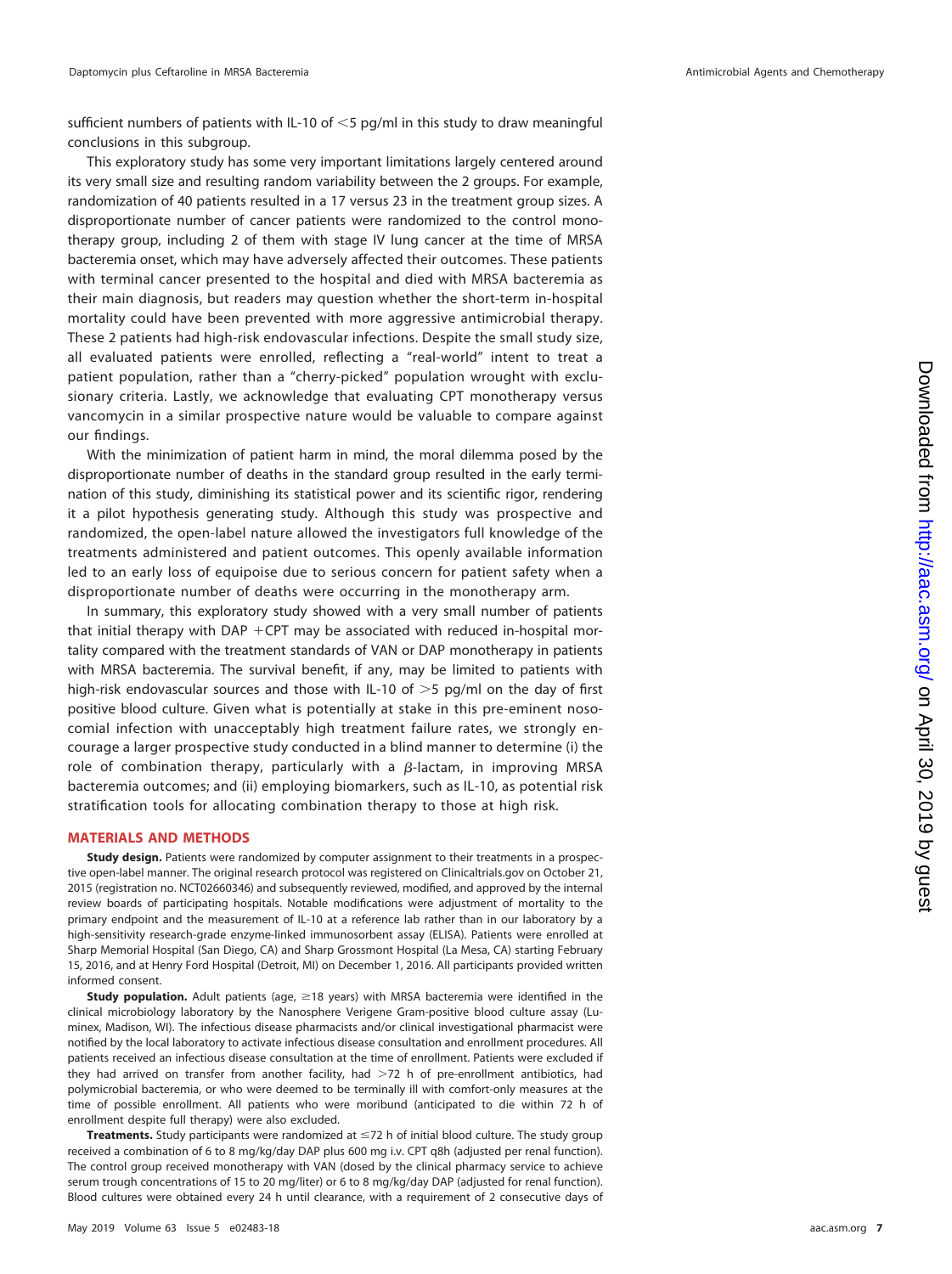negative cultures. Patients remained on the study regimen to which they were randomized for  $>4$  days, but total duration of treatment was determined by the treating physician. At any point after 4 days (e.g., upon hospital discharge), the treating clinician had the option to select alternative antimicrobial therapy and duration appropriate for the disease state and disposition of the patient. If the patient was bacteremic for  $\geq$  5 days or deemed to be failing clinically on the regimen selected by the randomization process and a source control treatment option was not evident, the treating clinician had the option to resort to an alternative salvage regimen.

**Clinical data extraction and analysis.** At the time of enrollment, the following characteristics were recorded or calculated: patient age, weight, relevant comorbidities, location at bacteremia onset (community versus health care-associated), admission ward (intensive-care unit [ICU] or non-ICU), Charlson comorbidity index [\(https://www.mdcalc.com/charlson-comorbidity-index-cci;](https://www.mdcalc.com/charlson-comorbidity-index-cci) [30,](#page-9-2) [31\)](#page-9-3), Pitt bacteremia score [\(32\)](#page-9-4), and renal function (including chronic renal insufficiency, end-stage renal disease requiring dialysis, acute kidney injury; serum creatinine at time of first positive blood culture used to calculate CrCl via the Cockcroft-Gault method) [\(30\)](#page-9-2). Subsequent data captured included CPT, DAP, and VAN MICs reported by the clinical microbiology laboratory (MicroScan automated broth microdilution; Beckman Coulter, Inc., Brea, CA), and the source of bacteremia was defined by the clinical work-up. Bacteremia was categorized into one of three risk categories based on prior literature: (i) primary endovascular bacteremia (e.g., proven or suspected endocarditis, presence of a retained intracardiac device such as left ventricular device or pacemaker, mycotic vessel, infected hemodialysis fistula or graft); (ii) secondary bacteremia from a primary tissue focus of infection (skin, bone/joint, pulmonary, or urine); or (iii) venous catheter-associated [\(33\)](#page-9-5). A patient with bacteremia of  $>48$ -h duration on antibiotics without an identifiable focus was categorized as high-risk endovascular source/endocarditis, and treatment duration was established on this premise.

**Outcomes.** Primary outcomes examined were duration of bacteremia and in-hospital mortality. Secondary outcomes were later (60 and 90 day) mortality and length of hospital stay.

**Serum interleukin-10 measurement.** At the time of patient enrollment and randomization, serum collected on the day of the first positive blood culture as part of routine medical management was obtained from the clinical laboratory and frozen at  $-20^{\circ}$ C in 0.5-ml aliquots. Samples were sent to ARUP reference laboratories (Salt Lake City, UT) for a post hoc measurement in a blind manner of IL-10 concentration via a quantitative multiplex bead assay [\(ltd.aruplab.com/Tests/Pub/0051534\)](http://ltd.aruplab.com/Tests/Pub/0051534), and results were reported back to the principal investigator (PI; author G.S.) for analysis. This assay quantitates and reports IL-10 concentrations of  $\geq$ 5 pg/ml, a value close to our previous cutoff of 7.8 pg/ml deemed to predict mortality [\(15\)](#page-8-14). The  $\geq$ 5-pg/ml cutoff was applied for mortality assessment in this study.

**Statistical analysis.** The planned enrollment sample size was 50 patients. However, after 40 patients were enrolled, the investigators perceived a mortality risk to the monotherapy patients, leading to an ethical obligation to halt the study on July 14, 2017. The data were then compiled and reviewed independently with two physician experts from other institutions who were not involved with study design or execution, including enrollment, and were not involved in the final outcome evaluation of the study. These physician experts provided the investigators with an unbiased perspective in the clinical management of these patients. These reviews occurred separately with each of the experts, with the question of whether the study ethically could continue by these investigators given the outcomes observed. Both experts independently agreed to halt the study due to the loss of equipoise with available data but that a larger and more comprehensive study conducted in a blind manner, including an independent data monitoring safety board, would be needed for a definitive answer in changing treatment standards. The study was officially terminated and the results reported herein.

All analyses were performed on the intent to treat the population. Statistical differences in mortality at the various time points and other categorical or ordinal variables were calculated using a 2-tailed Fisher's exact test, and differences in continuous variables were calculated using the Mann-Whitney U test. Survival curves were generated with the Kaplan-Meier estimate method, and the log-rank test was used to compare standard therapy versus combination therapy survival at 60 days. For these comparisons, a  $P$  value of  $\leq$  0.05 was considered statistically significant.

## **SUPPLEMENTAL MATERIAL**

Supplemental material for this article may be found at [https://doi.org/10.1128/AAC](https://doi.org/10.1128/AAC.02483-18) [.02483-18.](https://doi.org/10.1128/AAC.02483-18)

**SUPPLEMENTAL FILE 1**, PDF file, 0.1 MB.

## **ACKNOWLEDGMENTS**

This research was funded by National Institutes of Health grants 1U54HD090259 and 1U01AI124316 (authors G.S. and V.N.).

G.S. has received speaking honoraria from Allergan, Sunovion, and The Medicines Company; consulting fees from Allergan and Paratek Pharmaceuticals; and is on the Scientific Advisory Board of Cidara Therapeutics and Arsanis Pharmaceuticals. V.N. has received research grant support from Roche Pharma and is on the Scientific Advisory Board of Cidara Therapeutics. K.L.L. has received research funding from Merck, Allergan, Ocean Spray, The Medicines Company, and Pfizer.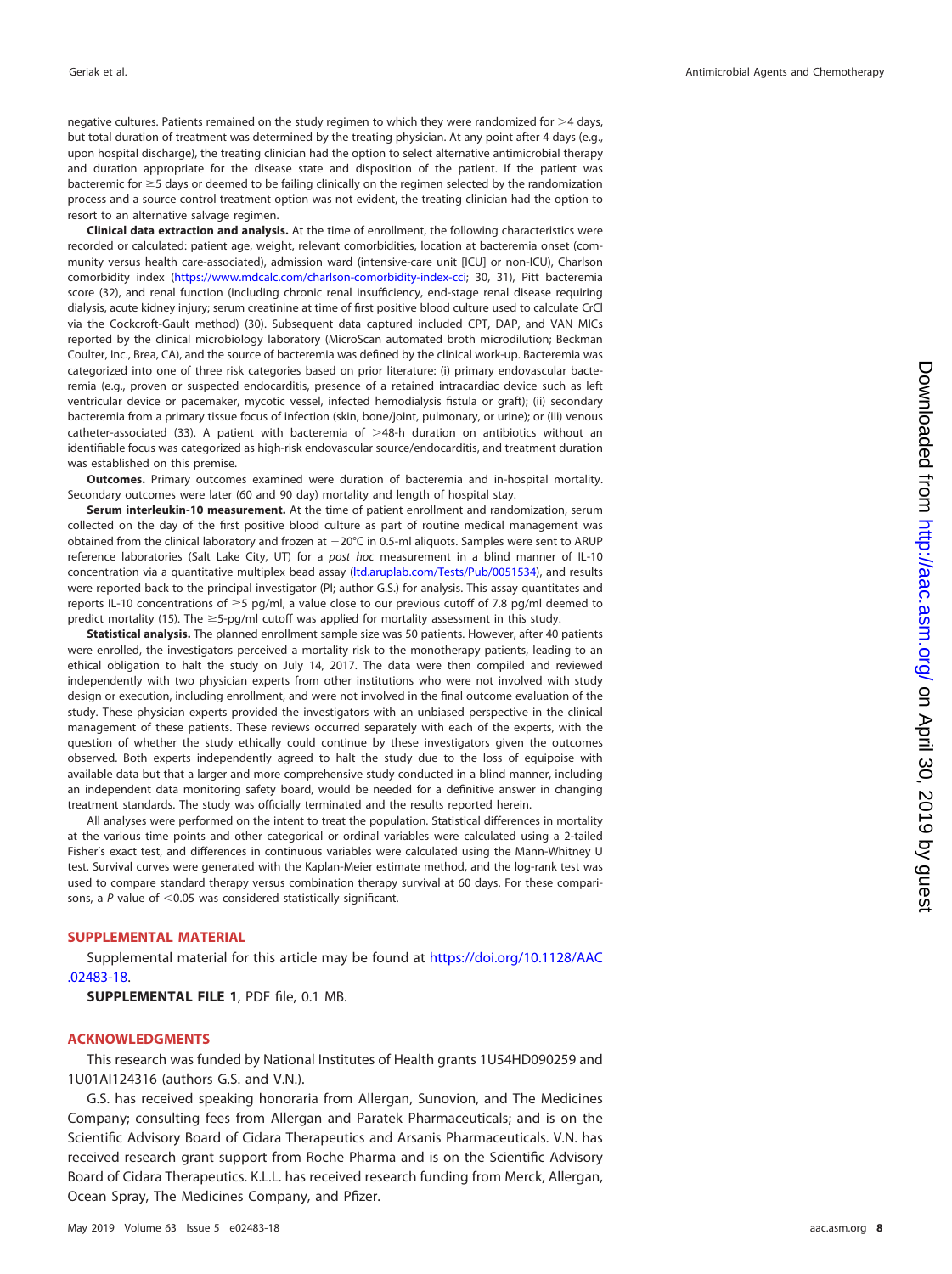## <span id="page-8-0"></span>**REFERENCES**

- 1. Wang FD, Chen YY, Chen TL, Liu CY. 2008. Risk factors and mortality in patients with nosocomial Staphylococcus aureus bacteremia. Am J Infect Control 36:118 –122. [https://doi.org/10.1016/j.ajic.2007.02.005.](https://doi.org/10.1016/j.ajic.2007.02.005)
- <span id="page-8-1"></span>2. van Hal SJ, Jensen SO, Vaska VL, Espedido BA, Paterson DL, Gosbell IB. 2012. Predictors of mortality in Staphylococcus aureus bacteremia. Clin Microbiol Rev 25:362–386. [https://doi.org/10.1128/CMR.05022-11.](https://doi.org/10.1128/CMR.05022-11)
- <span id="page-8-2"></span>3. Kern WV. 2010. Management of Staphylococcus aureus bacteremia and endocarditis: progresses and challenges. Curr Opin Infect Dis 23: 346 –358. [https://doi.org/10.1097/QCO.0b013e32833bcc8a.](https://doi.org/10.1097/QCO.0b013e32833bcc8a)
- <span id="page-8-3"></span>4. Cosgrove S, Sakoulas G, Perencevich EN, Schwaber MJ, Karchmer AW, Carmeli Y. 2003. Mortality related to methicillin-resistant Staphylococcus aureus compared to methicillin-susceptible Staphylococcus aureus: a meta-analysis. Clin Infect DIS 36:53–59. [https://doi.org/10.1086/345476.](https://doi.org/10.1086/345476)
- <span id="page-8-4"></span>5. Chang F-Y, Peacock JE, Musher DM, Triplett P, MacDonald BB, Mylotte JM, O'Donnell A, Wagener MM, Yu VL. 2003. Staphylococcus aureus bacteremia: recurrence and the impact of antibiotic treatment in a prospective multicenter study. Medicine 82:333–339. [https://doi.org/](https://doi.org/10.1097/01.md.0000091184.93122.09) [10.1097/01.md.0000091184.93122.09.](https://doi.org/10.1097/01.md.0000091184.93122.09)
- <span id="page-8-5"></span>6. Sakoulas G, Okumura CY, Thienphrapa W, Olson J, Nonejuie P, Dam Q, Dhand A, Pogliano J, Yeaman MR, Hensler ME, Bayer AS, Nizet V. 2014. Nafcillin enhances innate immune-mediated killing of methicillinresistant Staphylococcus aureus. J Mol Med 92:139-149. [https://doi.org/](https://doi.org/10.1007/s00109-013-1100-7) [10.1007/s00109-013-1100-7.](https://doi.org/10.1007/s00109-013-1100-7)
- <span id="page-8-6"></span>7. Dhand A, Bayer AS, Pogliano J, Yang SJ, Bolaris M, Nizet V, Wang G, Sakoulas G. 2011. Use of antistaphylococcal beta-lactams to increase daptomycin activity in eradicating persistent bacteremia due to methicillinresistant Staphylococcus aureus: role of enhanced daptomycin binding. Clin Infect Dis 53:158 –163. [https://doi.org/10.1093/cid/cir340.](https://doi.org/10.1093/cid/cir340)
- <span id="page-8-7"></span>8. Davis JS, Sud A, O'Sullivan MVN, Robinson JO, Ferguson PE, Foo H, van Hal SJ, Ralph AP, Howden BP, Binks PM, Kirby A, Tong SYC; Combination Antibiotics for MEthicillin Resistant Staphylococcus aureus (CAMERA) study group; Combination Antibiotics for MEthicillin Resistant Staphylococcus aureus (CAMERA) study group; Tong S, Davis J, Binks P, Majumdar S, Ralph A, Baird R, Gordon C, Jeremiah C, Leung G, Brischetto A, Crowe A, Dakh F, Whykes K, Kirkwood M, Sud A, Menon M, Somerville L, Subedi S, Owen S, O'Sullivan M, Liu E, Zhou F, Robinson O, Coombs G, Ferguson P, Ralph A, Liu E, Pollet S, Van Hal S, Foo H, Van Hal S, Davis R. 2016. Combination of vancomycin and  $\beta$ -Lactam therapy for methicillinresistant Staphylococcus aureus bacteremia: a pilot multicenter randomized controlled trial. Clin Infect Dis 62:173–180. [https://doi.org/10.1093/](https://doi.org/10.1093/cid/civ808) [cid/civ808.](https://doi.org/10.1093/cid/civ808)
- <span id="page-8-8"></span>9. Fowler VG, Jr, Boucher HW, Corey GR, Abrutyn E, Karchmer AW, Rupp ME, Levine DP, Chambers HF, Tally FP, Vigliani GA, Cabell CH, Link AS, DeMeyer I, Filler SG, Zervos M, Cook P, Parsonnet J, Bernstein JM, Price CS, Forrest GN, Fätkenheuer G, Gareca M, Rehm SJ, Brodt HR, Tice A, Cosgrove SE; S. aureus Endocarditis and Bacteremia Study Group. 2006. Daptomycin versus standard therapy for bacteremia and endocarditis caused by Staphylococcus aureus. N Engl J Med 355:653– 665. [https://doi](https://doi.org/10.1056/NEJMoa053783) [.org/10.1056/NEJMoa053783.](https://doi.org/10.1056/NEJMoa053783)
- <span id="page-8-9"></span>10. Liu C, Bayer A, Cosgrove SE, Daum RS, Fridkin SK, Gorwitz RJ, Kaplan SL, Karchmer AW, Levine DP, Murray BE, Rybak Talan JM, Chambers DA. 2011. Clinical practice guidelines by the Infectious Diseases Society of America for the treatment of methicillin-resistant Staphylococcus aureus infections in adults and children. Clin Infect Dis 52:e18 – e55. [https://doi](https://doi.org/10.1093/cid/ciq146) [.org/10.1093/cid/ciq146.](https://doi.org/10.1093/cid/ciq146)
- <span id="page-8-10"></span>11. Rehm SJ, Boucher H, Levine D, Campion M, Eisenstein BI, Vigliani GA, Corey GR, Abrutyn E. 2008. Daptomycin versus vancomycin plus gentamicin for treatment of bacteraemia and endocarditis due to Staphylococcus aureus: subset analysis of patients infected with methicillinresistant isolates. J Antimicrob Chemother 62:1413–1421. [https://doi](https://doi.org/10.1093/jac/dkn372) [.org/10.1093/jac/dkn372.](https://doi.org/10.1093/jac/dkn372)
- <span id="page-8-11"></span>12. Hawkins C, Huang J, Jin N, Noskin GA, Zembower TR, Bolon M. 2007. Persistent Staphylococcus aureus bacteremia: an analysis of risk factors and outcomes. Arch Intern Med 167:1861–1867. [https://doi.org/10.1001/](https://doi.org/10.1001/archinte.167.17.1861) [archinte.167.17.1861.](https://doi.org/10.1001/archinte.167.17.1861)
- <span id="page-8-13"></span><span id="page-8-12"></span>13. Pastagia M, Kleinman LC, Cruz EG, Jenkins SG. 2012. Predicting risk for death from MRSA bacteremia. Emerg Infect Dis 18:1072-1080. [https://doi](https://doi.org/10.3201/eid1807.101371) [.org/10.3201/eid1807.101371.](https://doi.org/10.3201/eid1807.101371)
- 14. Sakoulas G, Moise PA, Casapao AM, Nonejuie P, Olson J, Okumura CY, Rybak MJ, Kullar R, Dhand A, Rose WE, Goff DA, Bressler AM, Lee Y, Pogliano J, Johns S, Kaatz GW, Ebright JR, Nizet V. 2014. Antimicrobial

salvage therapy for persistent staphylococcal bacteremia using daptomycin plus ceftaroline. Clin Ther 36:1317–1333. [https://doi.org/10.1016/](https://doi.org/10.1016/j.clinthera.2014.05.061) [j.clinthera.2014.05.061.](https://doi.org/10.1016/j.clinthera.2014.05.061)

- <span id="page-8-14"></span>15. Rose WE, Eickhoff JC, Shukla SK, Pantrangi M, Rooijakkers S, Cosgrove SE, Nizet V, Sakoulas G. 2012. Elevated serum interleukin-10 at time of hospital admission is predictive of mortality in patients with Staphylococcus aureus bacteremia. J Infect Dis 206:1604 –1611. [https://doi.org/](https://doi.org/10.1093/infdis/jis552) [10.1093/infdis/jis552.](https://doi.org/10.1093/infdis/jis552)
- <span id="page-8-15"></span>16. Müller S, Wolf AJ, Iliev ID, Berg BL, Underhill DM, Liu GY. 2015. Poorly cross-linked peptidoglycan in MRSA due to mecA induction activates the inflammasome and exacerbates immunopathology. Cell Host Microbe 18:604 – 612. [https://doi.org/10.1016/j.chom.2015.10.011.](https://doi.org/10.1016/j.chom.2015.10.011)
- <span id="page-8-16"></span>17. Randolph AG, Xu R, Novak T, Newhams MM, Bubeck Wardenburg J, Weiss SL, Sanders RC, Thomas NJ, Hall MW, Tarquinio KM, Cvijanovich N, Gedeit RG, Truemper EJ, Markovitz B, Hartman ME, Ackerman KG, Giuliano JS, Shein SL, Moffitt KL, Kong M, Sanders RC, Hefley G, Tellez D, Typpo K, Markovitz B, Morzov RSP, Graciano AL, Cvijanovich N, Flori H, Brumfield B, Anas N, Schwarz A, Vargas-Shiraishi O, McQuillen P, Sapru A, Mourani P, Czaja A, Carroll C, Giuliano JS, Tala J, Palmieri L, McLaughlin G, Paden M, Tarquinio K, Stone CL, Coates BM, Pinto N, Sullivan J, Montgomery V, Randolph AG, et al. 2019. Vancomycin monotherapy may be insufficient to treat methicillin-resistant Staphylococcus aureus coinfection in children with influenza-related critical illness. Clin Infect Dis 68:365–372. [https://doi.org/10.1093/cid/ciy495.](https://doi.org/10.1093/cid/ciy495)
- <span id="page-8-17"></span>18. Rose WE, Shukla SK, Berti AD, Hayney MS, Henriquez KM, Ranzoni A, Cooper MA, Proctor RA, Nizet V, Sakoulas G. 2017. Increased endovascular Staphylococcus aureus inoculum is the link between serum IL-10 concentrations and mortality in patients with bacteremia. Clin Infect Dis 64:1406 –1412. [https://doi.org/10.1093/cid/cix157.](https://doi.org/10.1093/cid/cix157)
- <span id="page-8-18"></span>19. Minejima E, Bensman J, She RC, Mack WJ, Tuan Tran M, Ny P, Lou M, Yamaki J, Nieberg P, Ho J, Wong-Beringer A. 2016. A dysregulated balance of pro-inflammatory and anti-inflammatory host cytokine response early during therapy predicts persistence and mortality in Staphylococcus aureus bacteremia. Crit Care Med 44:671-679. [https://](https://doi.org/10.1097/CCM.0000000000001465) [doi.org/10.1097/CCM.0000000000001465.](https://doi.org/10.1097/CCM.0000000000001465)
- <span id="page-8-19"></span>20. Wong D, Wong T, Romney M, Leung V. 2016. Comparative effectiveness of beta-lactam versus vancomycin therapy in patients with methicillinsusceptible Staphylococcus aureus (MSSA) bacteremia. Ann Clin Microbiol Antimicrob 15:27–35. [https://doi.org/10.1186/s12941-016-0143-3.](https://doi.org/10.1186/s12941-016-0143-3)
- 21. Schweizer ML, Furuno JP, Harris AD, Johnson JK, Shardell MD, McGregor JC, Thom KA, Cosgrove SE, Sakoulas G, Perencevich EN. 2011. Comparative effectiveness of nafcillin or cefazolin versus vancomycin in methicillinsusceptible Staphylococcus aureus bacteremia. BMC Infect Dis 11:279 –285. [https://doi.org/10.1186/1471-2334-11-279.](https://doi.org/10.1186/1471-2334-11-279)
- <span id="page-8-20"></span>22. Kim SH, Kim KH, Kim HB, Kim NJ, Kim EC, Oh MD, Choe KW. 2008. Outcome of vancomycin treatment in patients with methicillinsusceptible Staphylococcus aureus bacteremia. Antimicrob Agents Chemother 52:192–197. [https://doi.org/10.1128/AAC.00700-07.](https://doi.org/10.1128/AAC.00700-07)
- <span id="page-8-21"></span>23. McDaniel JS, Perencevich EN, Diekema DJ, Herwaldt LA, Smith TC, Chrischilles EA, Dawson JD, Jiang L, Goto M, Schweizer ML. 2015. Comparative effectiveness of beta-lactams versus vancomycin for treatment of methicillin-susceptible Staphylococcus aureus bloodstream infections among 122 hospitals. Clin Infect Dis 61:361–367. [https://doi.org/10.1093/](https://doi.org/10.1093/cid/civ308) [cid/civ308.](https://doi.org/10.1093/cid/civ308)
- <span id="page-8-22"></span>24. Otero JE, Graves CM, Gao Y, Olson TS, Dickinson CC, Chalus RJ, Vittetoe DA, Goetz DD, Callaghan JJ. 2016. Patient-reported allergies predict worse outcomes after hip and knee arthroplasty: results from a prospective cohort study. J Arthroplasty 31:2746 –2749. [https://doi.org/10.1016/](https://doi.org/10.1016/j.arth.2016.07.040) [j.arth.2016.07.040.](https://doi.org/10.1016/j.arth.2016.07.040)
- <span id="page-8-23"></span>25. Jeffres MN, Narayanan PP, Shuster JE, Schramm GE. 2016. Consequences of avoiding  $\beta$ -lactams in patients with  $\beta$ -lactam allergies. J Allergy Clin Immunol 137:1148 –1153. [https://doi.org/10.1016/j.jaci.2015.10.026.](https://doi.org/10.1016/j.jaci.2015.10.026)
- 26. MacFadden DR, LaDelfa A, Leen J, Gold WL, Daneman N, Weber E, Al-Busaidi I, Petrescu D, Saltzman I, Devlin M, Andany N, Leis JA. 2016. Impact of reported beta-lactam allergy on inpatient outcomes: a multicenter prospective cohort study. Clin Infect Dis 63:904 –910. [https://doi](https://doi.org/10.1093/cid/ciw462) [.org/10.1093/cid/ciw462.](https://doi.org/10.1093/cid/ciw462)
- <span id="page-8-24"></span>27. Sakoulas G, Geriak M, Nizet V. 2019. Is a reported penicillin allergy sufficient grounds to forgo the multidimensional antimicrobial benefits of beta-lactam antibiotics? Clin Infect Dis 68:157–164. [https://doi.org/10](https://doi.org/10.1093/cid/ciy557) [.1093/cid/ciy557.](https://doi.org/10.1093/cid/ciy557)